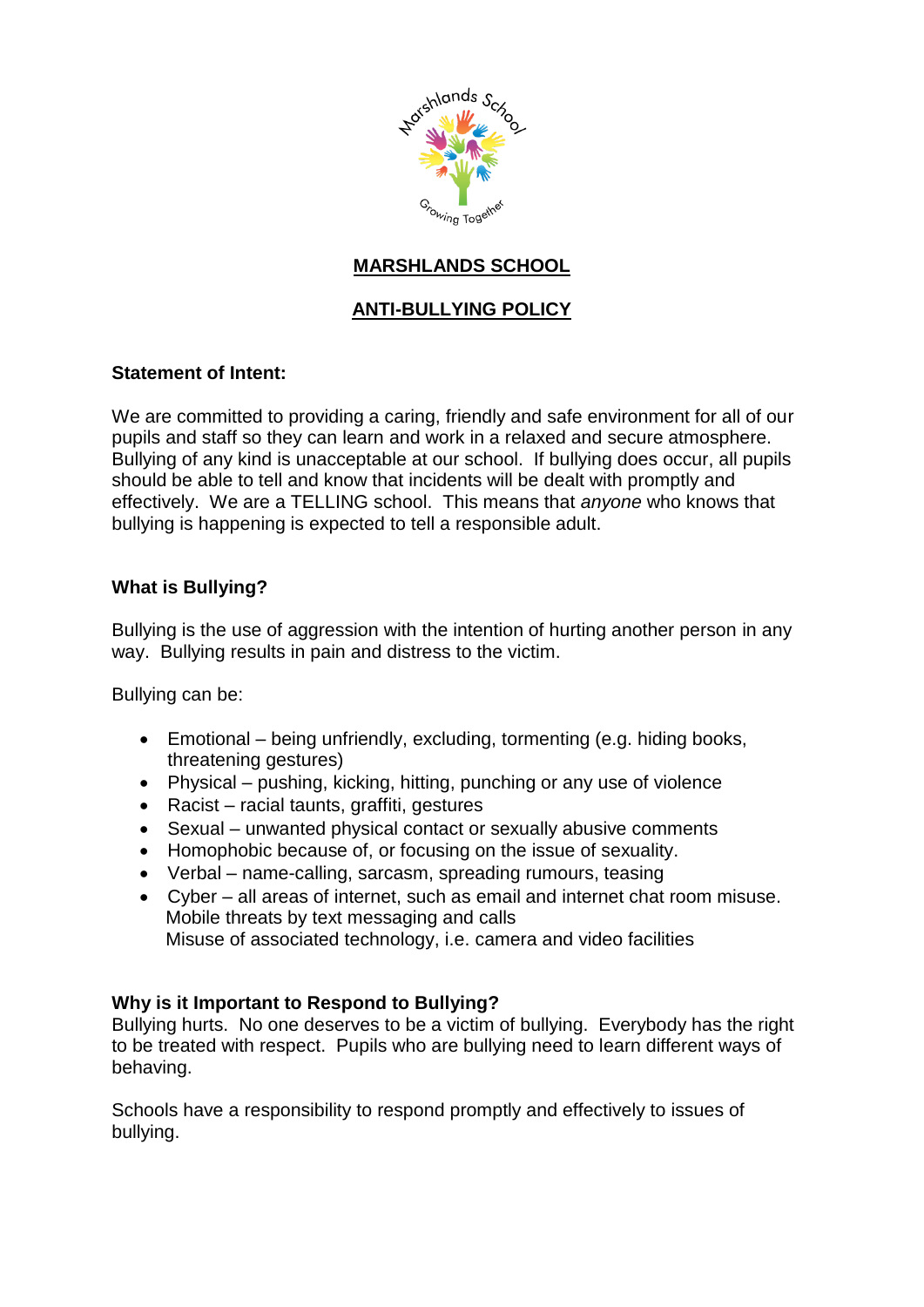## **Objectives of this Policy:**

- All governors, teaching and non-teaching staff, pupils and parents should have an understanding of what bullying is.
- All governors, teaching and non-teaching staff should know what the school policy is on bullying, and follow it when bullying is reported.
- All pupils and parents should know what the school policy is on bullying and what they should do if bullying arises.
- As a school we take bullying seriously. Pupils and parents should be assured that they will be supported when bullying is reported.
- Bullying will not be tolerated

## **Signs and Symptoms:**

A child may indicate by signs or behaviour that he or she is being bullied. Adults should be aware of these possible signs and that they should investigate if a child:

- is frightened of walking to or from school
- doesn't want to go on the school/public bus
- begs to be driven to school
- changes their usual routine
- is unwilling to go to school (school phobic)
- begins to truant
- becomes withdrawn, anxious or lacking in confidence
- starts stammering
- attempts or threatens suicide or runs away
- cries themselves to sleep at night or has nightmares
- $\bullet$  feels ill in the morning
- begins to do poorly in school work
- comes home with clothes torn or books damaged
- has possessions which are damaged or 'gone missing'
- asks for money or starts stealing money (to pay bully)
- has a dinner or other monies continually 'lost'
- has unexplained cuts or bruises
- becomes aggressive, disruptive or unreasonable different to normal behaviour
- is bullying other children or siblings
- stops eating
- is frightened to say what's wrong
- gives improbable excuses for any of the above
- is afraid to use the internet or mobile phone
- is nervous and jumpy

These signs and behaviours could indicate other problems, but bullying should be considered a possibility.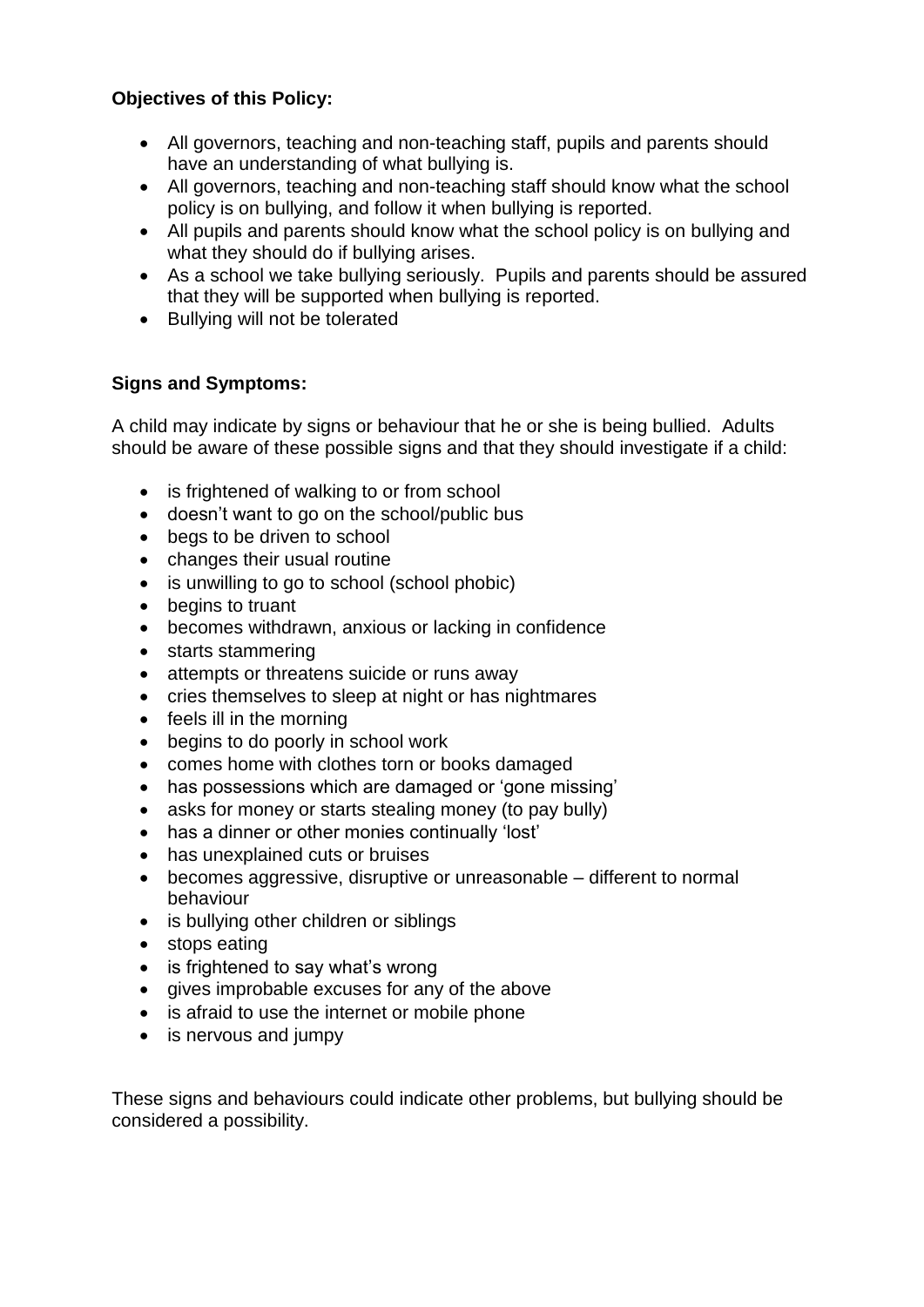## **Procedures**

- 1. Report bullying incidents to a member of staff
- 2. In cases of serious bullying, the incidents will be recorded by Staff
- 3. In serious cases parents should be informed and will be asked to come in to a meeting to discuss the problem
- 4. If necessary and appropriate, police will be consulted
- 5. The bullying behaviour or threats of bullying must be investigated and the bullying stopped quickly
- 6. An attempt will be made to help the bully (bullies) change their behaviour

### **The Following Disciplinary Steps can be taken by School**

- official warnings to cease offending
- loss of privileges e.g. minutes taken away from playtime
- exclusion from certain areas of school premises
- minor fixed-term exclusion
- major fixed-term exclusion
- permanent exclusion

### **Outcome:**

- 1. The bully (bullies) may be asked to genuinely apologise. Other consequences may take place.
- 2. In serious cases, suspension or even exclusion can be considered.
- 3. If possible, the pupils will be reconciled.
- 4. After the incident/incidents have been investigated and dealt with, each case will be monitored to ensure repeated bullying does not take place.

#### **Prevention:**

We will use KIDSCAPE methods for helping children to prevent bullying. As and when appropriate, these may include:

- writing a set of school rules
- signing a behaviour contract
- writing stories or poems or drawing pictures about bullying
- reading stories about bullying or having them read to a class or assembly
- making role-plays (or using KIDSCAPE role-plays)
- Having discussions about bullying and why it matters.

Within the curriculum the school will raise the awareness of the nature of bullying through inclusion in PSHE, form tutorial time, assemblies and subject areas, as appropriate, in an attempt to eradicate such behaviour.

#### **Monitoring, Evaluation and Review**

The school will review this policy and assess its implementation and effectiveness. The policy will be promoted and implemented throughout the school.